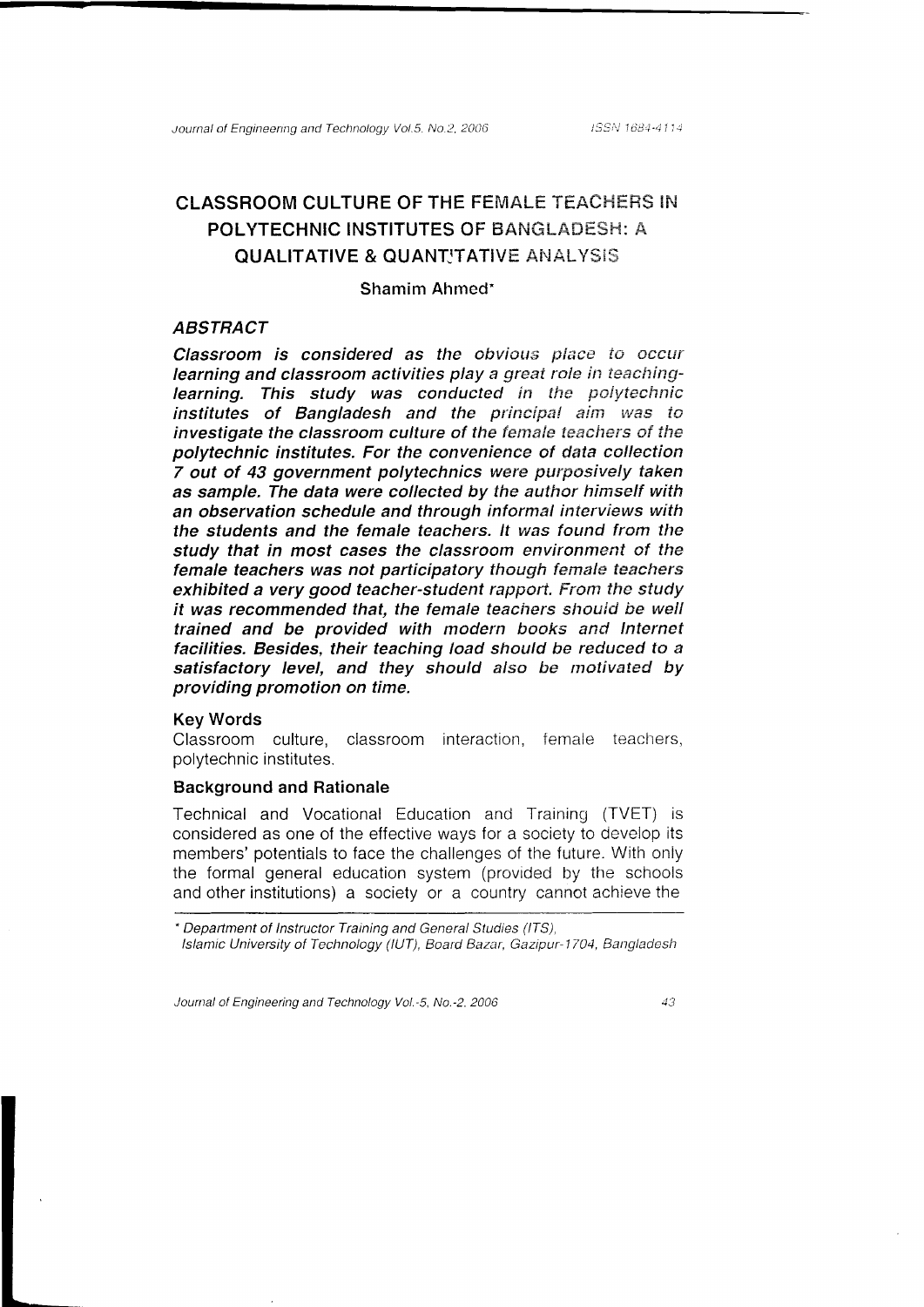conditions for sustainable development. A society consists of man and woman, according to the World Population Prospects 2004. the world's male and female ratio is 101:100, i.e., almost half of the world's population is female. Ignoring their presence in the workforce we cannot expect any development in the economical. environmental or social aspects of a country. Therefore, to obtain the conditions for sustainable development or to accelerate the development of a country we must include these women in the workforce of the country and they could contribute effectively only if they are educated. In these circumstances women have a great opportunity to participate in the workforce and to improve their standards of living and social status through TVET. Therefore, in TVET along with the men, the women are to be equally educated. Realizing this issue the Government of Bangladesh has established 43 polytechnic institutes (some are yet to be functioning) all over the country (Ministry of Education, GOB). Among these polytechnics some are exclusively for girls known as Mohila Polytechnic. From different studies it has been found that the number of girls' participation and retention increase if the number of female teachers increases in the institution (Mian, 2001). There is always an apprehension that the classroom culture of female teachers is different from male teachers and the female teachers' performances are not as much gratifying as to achieve the goals.

Students' achievement is directly linked with the teachers' quality and performance in the classroom. Wilson et al., (2001) reported a positive connection among the teachers' knowledge and preparation in the subject matter, their performance (teachinglearning activities) and impact in the classroom. According to Begum (2003), "classroom atmosphere and the activities that happen in it play a major role in ensuring quality learning and achievement of the learners". Therefore, the female teachers and their performances have a great influence in the development of the female workforce of the country. Considering the female teachers' contribution and importance in TVET, this study was a modest attempt to investigate the classroom culture of the female teachers in polytechnic institute in Bangladesh.

In this study the classroom culture is considered to be the condition of classroom teaching-learning, participation of students in the class, the teacher-student interaction, rapport building and the behaviour of the female teachers in the classroom.

Journal of Engineering and Technology Vol.-5, No.-2, 2006

 $\overline{d}$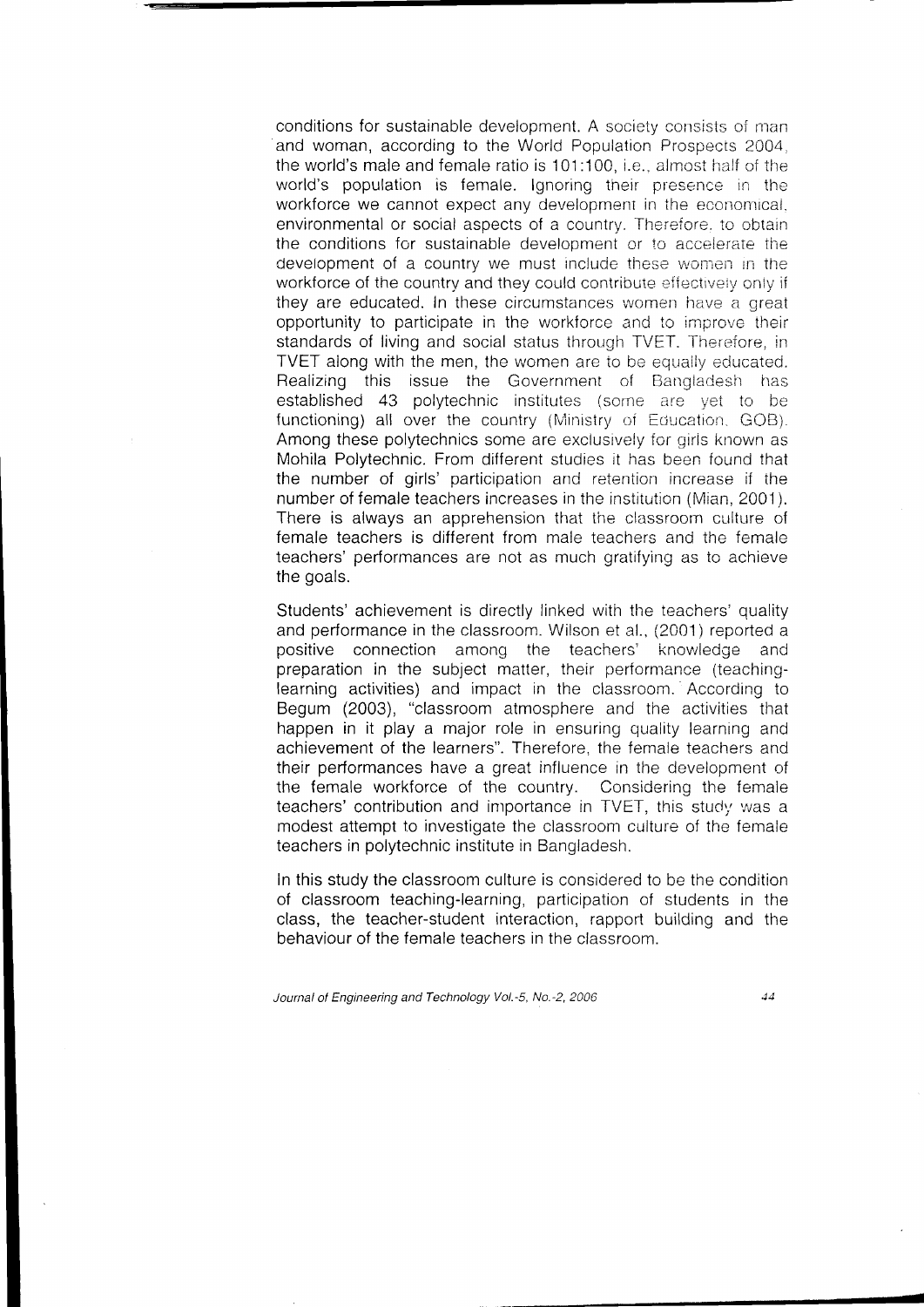### Objectives of the Study

The main focus of the study was to observe the classroom culture of the female teachers in polytechnic institutes in Bangladesh and evaluate their performance. The specific objectives of the study were to

- 1. explore what is actually happening in classroom under the supervision of the female teachers in terms ot teachinglearning activities.
- 2. analyze the ways through which teaching-learning takes place in the classroom of the female teachers.
- 3. observe the interaction between the students and the female teachers in the classroom.
- 4. assess the general opinion of the students regarding femaie teachers' classroom oerformance and behaviour.

#### Methodology

The study was based on the government polytechnic institutes of Bangladesh. For the convenience of data collection seven out o{ forty-three polytechnics were purposively chosen for the research. The polytechnics were: Dhaka Polytechnic Institute, Dhaka Mohila Polytechnic Institute, Mymansingh Polytechnic Institute, Khulna Polytechnic Institute, Dinajpur Polytechnic Institute, Rajshahi Mohila Polytechnic Institute and Joshohor Polytechnic Institute.

The study was based on data, collected by observation of classroom interaction during teaching-learning. To avoid any biasness the author himself conducted the observation with the help of an observation schedule of 5 point rating scale; the scale was followed by five responses these were: 5 (Very Good), 4 (Good), 3 (Moderate), 2 (Poor) and '1(Not at all). Dala were also derived from informal interviews with the female teachers and the students of polytechnics.

Collected data were analyzed qualitatively and quantitatively. The results were presented in a tabular and narrative form, identifying the pattern of teaching-learning approaches ihat were iollowed by the female teachers in the classroom.

Journal of Engineering and Technology Vol.-5, No.-2, 2006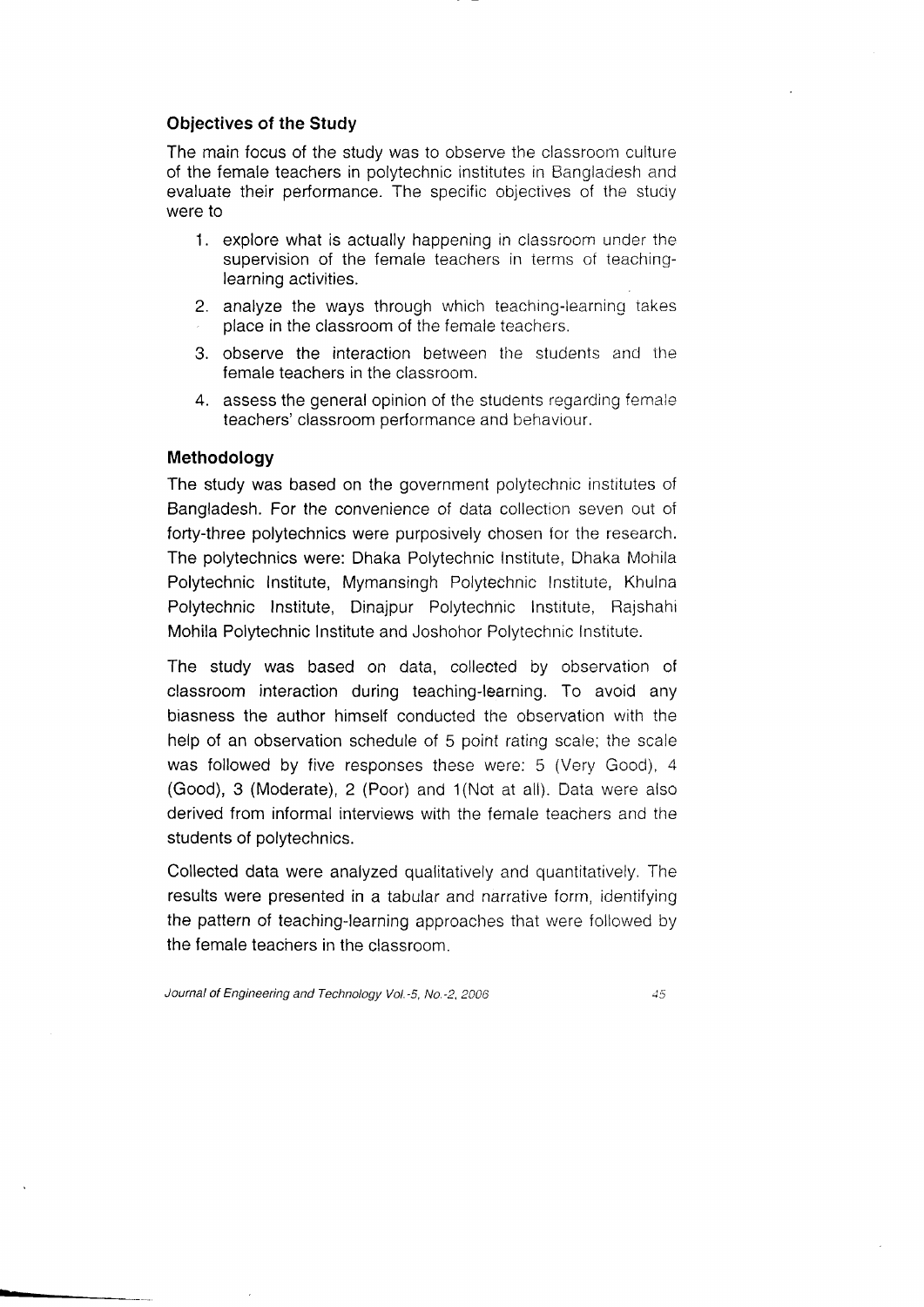The weighted average was computed for each item of the observation schedule using the following formula,  $W=\frac{N_1+2N_2+3N_3+4N_4+5N_5}{N_1+2N_2+3N_3+4N_4+5N_5}$ . The weighted averages (WA)  $N_1+N_2+N_3+N_4+i$ 

were interpreted as: WA  $\geq$  4.5 is "Very Good"; 4.5 > WA  $\geq$  3.5 is "Good";  $3.5 > WA \ge 2.5$  is "Moderate";  $2.5 > WA \ge 1.5$  is "Poor";  $1.5$ > WA is "Not at All".

### Findings

### A. Classroom Observation

Some important aspects found from the classroom observation were grouped according to the important steps involved in classroom teaching and interaction. The observations were:

#### 1. Orientation and Motivation

In the orientation session of the class. the female teachers related the lesson to the past experience of the students "moderately". The observed WA was 2.54 [Table l]. The female teachers stated the objectives of the lesson "poorly" (WA =  $2.27$ ). They were "moderately" able to motivate the students to the lesson (WA  $=$ 2.54). Finally, the teachers made the beginning of the lesson "moderately" interesting  $(WA = 2.8)$ .

#### TABLE I

## Classroom Activities of Female Teachers during Orientation and Motivation Step

| Competencies                                            |                   | Level of Performance |                 |                       |                    |      |
|---------------------------------------------------------|-------------------|----------------------|-----------------|-----------------------|--------------------|------|
|                                                         | Not at all<br>(1) | $\frac{5}{2}$        | Moderate<br>(3) | $Good$<br>(4)         | Good<br>ဂြ<br>Very |      |
| Relate lesson to the past<br>experience of the students | 7%                | 47%                  | 5<br>33%        | $\overline{2}$<br>13% |                    | 2.54 |
| State explicitly the<br>objectives of the lesson        | 5<br>33%          | 3<br>20%             | 5<br>33%        | 2<br>13%              |                    | 2.27 |
| Able to motivate the<br>students to the lesson          | 7%                | 47%                  | 5<br>33%        | 2<br>13%              |                    | 2.54 |
| Make the beginning of the<br>lesson interesting         |                   | 7<br>47%             | 4<br>27%        | 4<br>27%              |                    | 2.80 |

Journal of Engineering and Technology Vol.-5, No.-2, 2006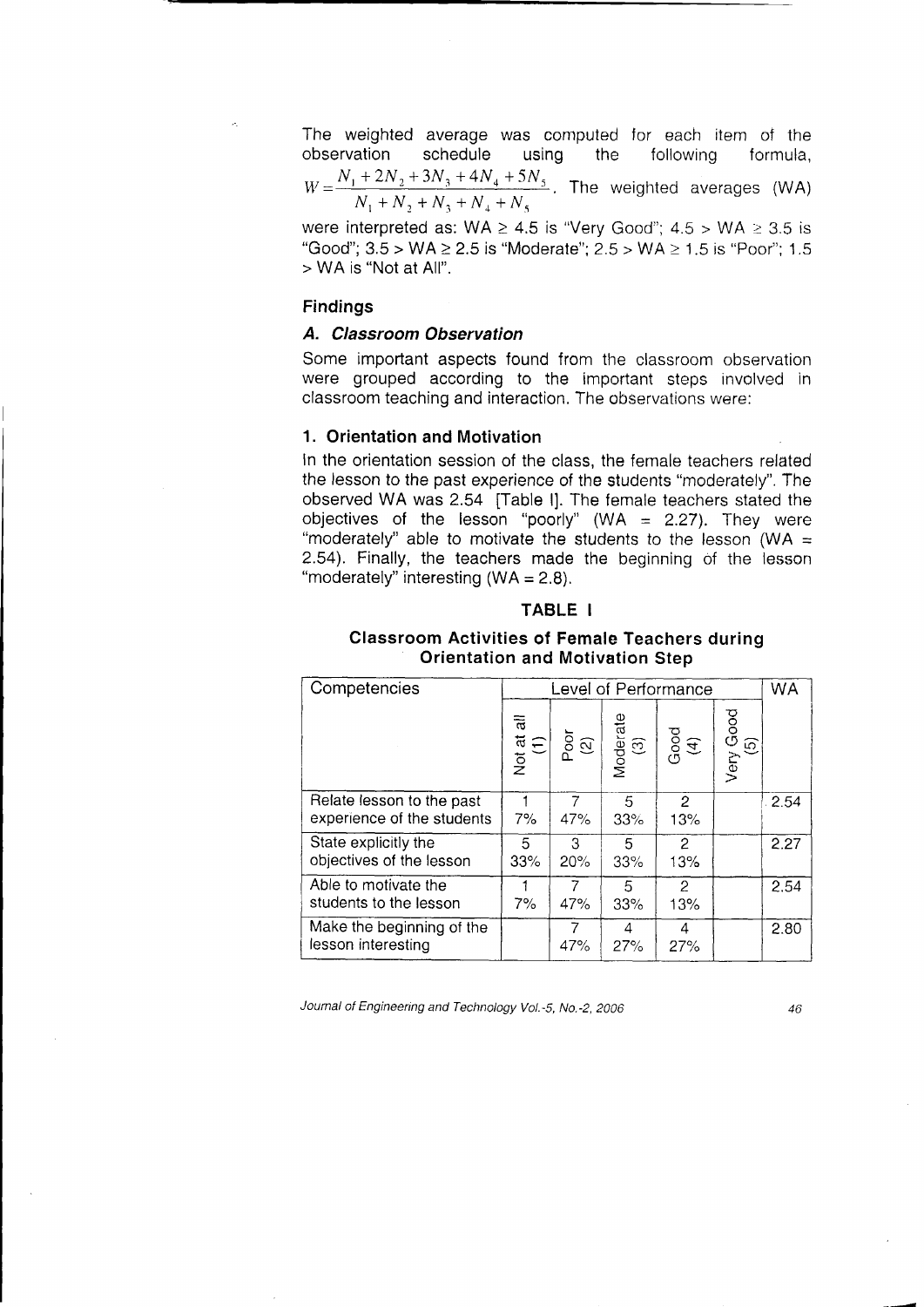# 2. Qrganization and Presentation of the Topic

According to Table ll the performance of the female teachers of the polytechnic was "good" in presenting the lesson sequentially from easy to hard. But their performance was "moderate" in preparation for the lecture (WA =  $3.00$ ) and in using recently developed illustrations and examples ( $WA = 2.87$ ).

### TABLE II Female Teachers and their Organization and Presentation of the Topic

| Competencies               |                   | Level of Performance |                 |      |                                          |      |
|----------------------------|-------------------|----------------------|-----------------|------|------------------------------------------|------|
|                            | Not at all<br>(1) | $\frac{1}{2}$        | Moderate<br>(3) | Good | Good<br>$\widehat{\mathfrak{g}}$<br>Very |      |
| Present the lesson         |                   |                      | 5               |      | З                                        |      |
| sequentially from easy to  |                   |                      | 33%             | 47%  | 20%                                      | 3.87 |
| hard                       |                   |                      |                 |      |                                          |      |
| The teacher comes to the   |                   | 4                    | 8               | 2    |                                          |      |
| class with well-prepared   |                   | 33%                  | 20%             | 33%  | 13%                                      | 3.00 |
| lecture                    |                   |                      |                 |      |                                          |      |
| Use recently developed     | 2                 | 4                    | 5               | 2    | 2                                        |      |
| illustrations and examples | 13%               | 27%                  | 33%             | 13%  | 13%                                      | 2.87 |

### 3. Use of Teaching Aids

All the teachers used chalkboard in the class. Their chalkboard management was good as the observed weighted average is 3.74, [Table lll]. Nobody used any other teaching aids (e.9. Over Head Projector (OHP) or Picture or Chart) other than chalkboard (WA =  $1.00$ ).

### TABLE III

| Competencies                                                | Level of Performance |               |                     |          |                                          |      |
|-------------------------------------------------------------|----------------------|---------------|---------------------|----------|------------------------------------------|------|
|                                                             | Not at all<br>(1)    | $\frac{5}{2}$ | Moderate<br>(3)<br> | Good     | Good<br>$\widehat{\mathfrak{g}}$<br>Very |      |
| Effectiveness of the use<br>and management of<br>chalkboard |                      | 2<br>13%      | 27%                 | 5<br>33% | 27%                                      | 3.74 |
| Use varied instructional<br>materials                       | 15<br>00%            |               |                     |          |                                          | 3.00 |

### Female Teachers and the Use of Teaching Aids

Journal of Engineering and Technology Vol.-5, No.-2, 2006

 $\overline{47}$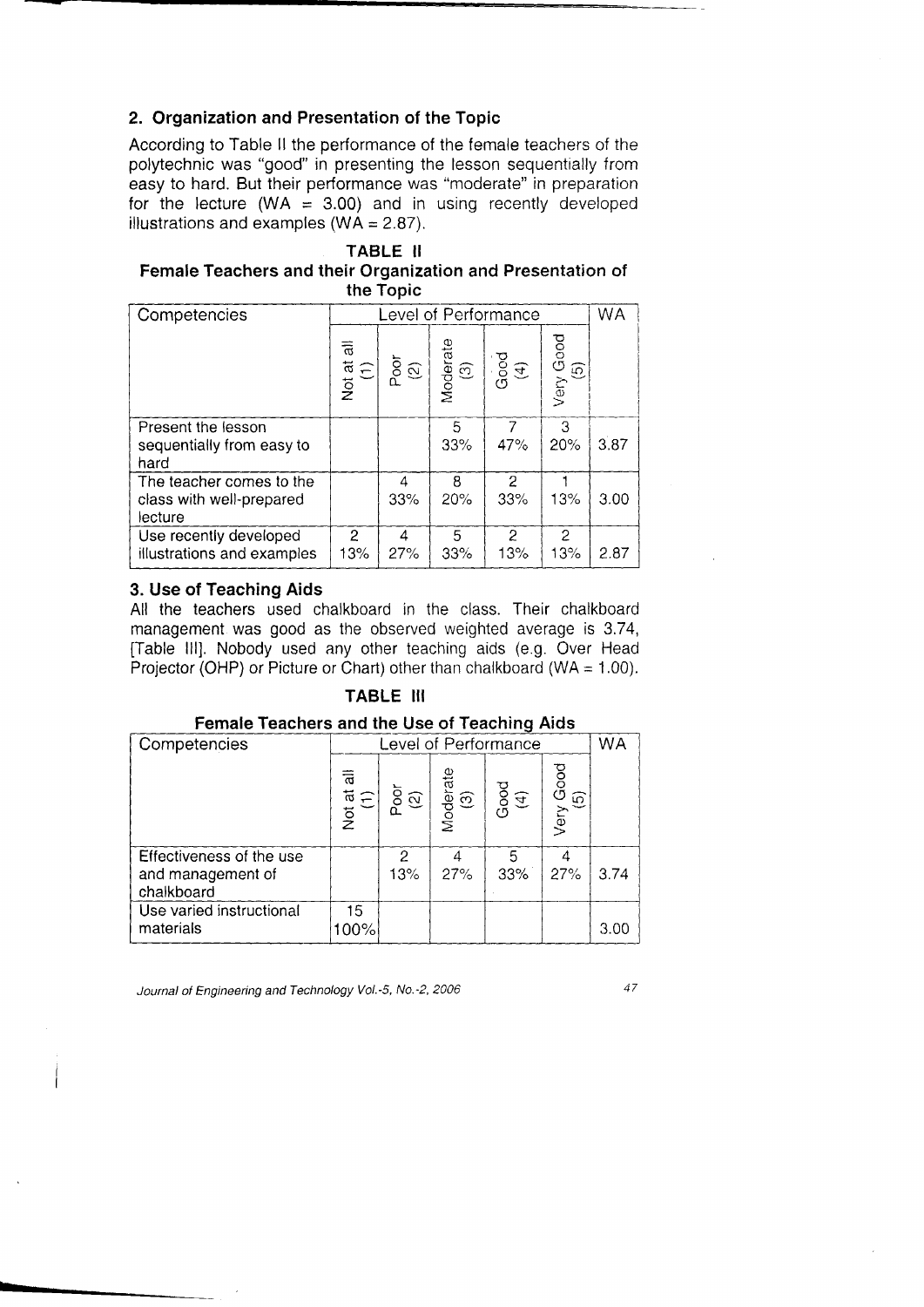### 4. Student Participation

From Table IV, all the female teachers encouraged their students to practice the lesson at home by giving homework. The performance of the teachers in asking questions in the class; the performance of the students in asking questions and answering teachers' questions were "poor" (WA =  $2.40$ , 1.6 and 2.20). In allowing the students to ask question, the teachers' performance was "moderate" as the observed weighted average was 2.74.

# TABLE IV

# **Classroom Activities of Female Teachers and Student** Participation

| Competencies                                                                  |                   |                                                |                 | Level of Performance |                  | <b>WA</b> |
|-------------------------------------------------------------------------------|-------------------|------------------------------------------------|-----------------|----------------------|------------------|-----------|
|                                                                               | Not at all<br>(1) | $\begin{bmatrix} P & 0 \\ 0 & 1 \end{bmatrix}$ | Moderate<br>(3) | $\text{Good}$ (4)    | Very Good<br>(5) |           |
| Encourage students to<br>practice their lesson at<br>home by giving home work |                   |                                                |                 |                      | 15<br>100%       | 5.00      |
| Teacher asks questions                                                        | 3                 | $\overline{7}$                                 | $\overline{2}$  | $\overline{2}$       |                  | 2.40      |
| to the class                                                                  | 20%               | 47%                                            | 13%             | 13%.                 | 7%               |           |
| Allow the students to<br>ask question for<br>clarification                    |                   | 8<br>53%                                       | 4<br>27%        | $\mathbf{2}$<br>13%  | 7%               | 2.74      |
| Students ask questions                                                        | 8                 | 5                                              | $\overline{2}$  |                      |                  |           |
| to the teacher                                                                | 53%               | 33%                                            | 13%             |                      |                  | 1.60      |
| Students answer the                                                           | 3                 | 8                                              | $\overline{2}$  | $\overline{2}$       |                  | 2.2       |
| questions                                                                     | 20%               | 53%                                            | 13%             | 13%                  |                  |           |

## 5. Assessment

According to the observations the female teachers were "good" in summarizing the key points at the end of the class (WA =  $3.74$ ), but were "pour" in evaluating the students at the end of the class [Table V].

Journal of Engineering and Technology Vol.-5, No.-2, 2006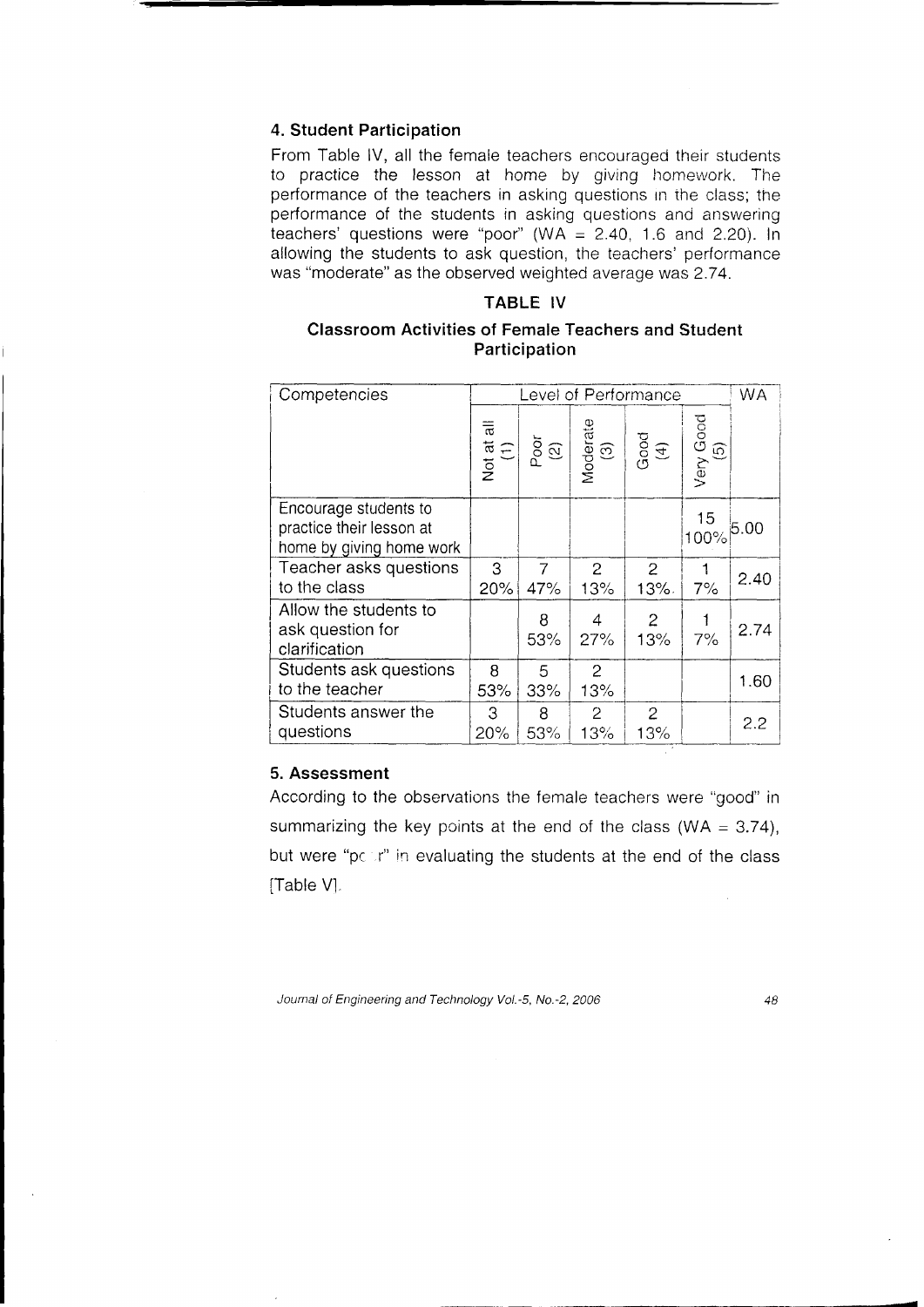| н. | ï                                                     | ×.       | 1.14               | V. |
|----|-------------------------------------------------------|----------|--------------------|----|
|    |                                                       |          | ××                 | í, |
| ŷ  | mit Kur<br>Electric dissipation from Contract 1985-22 | я.<br>u. | <b>Meno</b><br>115 |    |

| Competencies                                                    |                   | Level of Performance        |                 |                      |                                                 |     |
|-----------------------------------------------------------------|-------------------|-----------------------------|-----------------|----------------------|-------------------------------------------------|-----|
|                                                                 | Not at all<br>(1) | $\bar{\mathrm{g}}$ $\alpha$ | Moderate<br>(3) | $\frac{1}{\sqrt{1}}$ | <b>Good</b><br>$\widehat{\mathfrak{G}}$<br>Very |     |
| The teacher<br>summarizes key points<br>at the end of the class |                   | 13%                         | 27%             | 5<br>33%             | 27%                                             | 3.7 |
| Evaluate the students at<br>the end of the lesson               | 8<br>53%          |                             | 7%              | 2<br>13%             |                                                 | 1.8 |

Classroom Activities of Female Teachers Peganding Surport Assessment

### 6. Overall Teaching in the Classroom

About 67% of the female teachers were delayed for about 5 to 10 minutes in coming to the class and some of them left the classroom 5 to 10 minutes before the class time is over. Female teachers' "poor" gesture and movement were observed during the class (WA  $=$  1.74). The female teachers preferred to stand still and deliver their lecture. Their vocal, facial and eye expressions were good (WA = 4.40). The female teachers had a "moderate" management of the classroom time (WA = 3.20). Their pronunciation was "very good" (WA =  $4.67$ ). The female teachers delivered the lecture at a "good" speed (WA =  $3.67$ ). The female teachers exhibited a "very good" teacher-student rapport in the class as well as out of the class.  $(WA = 4.87)$ . [Table VI]

Journal of Engineering and Technology Vol.-5, No.-2, 2006

 $\blacksquare$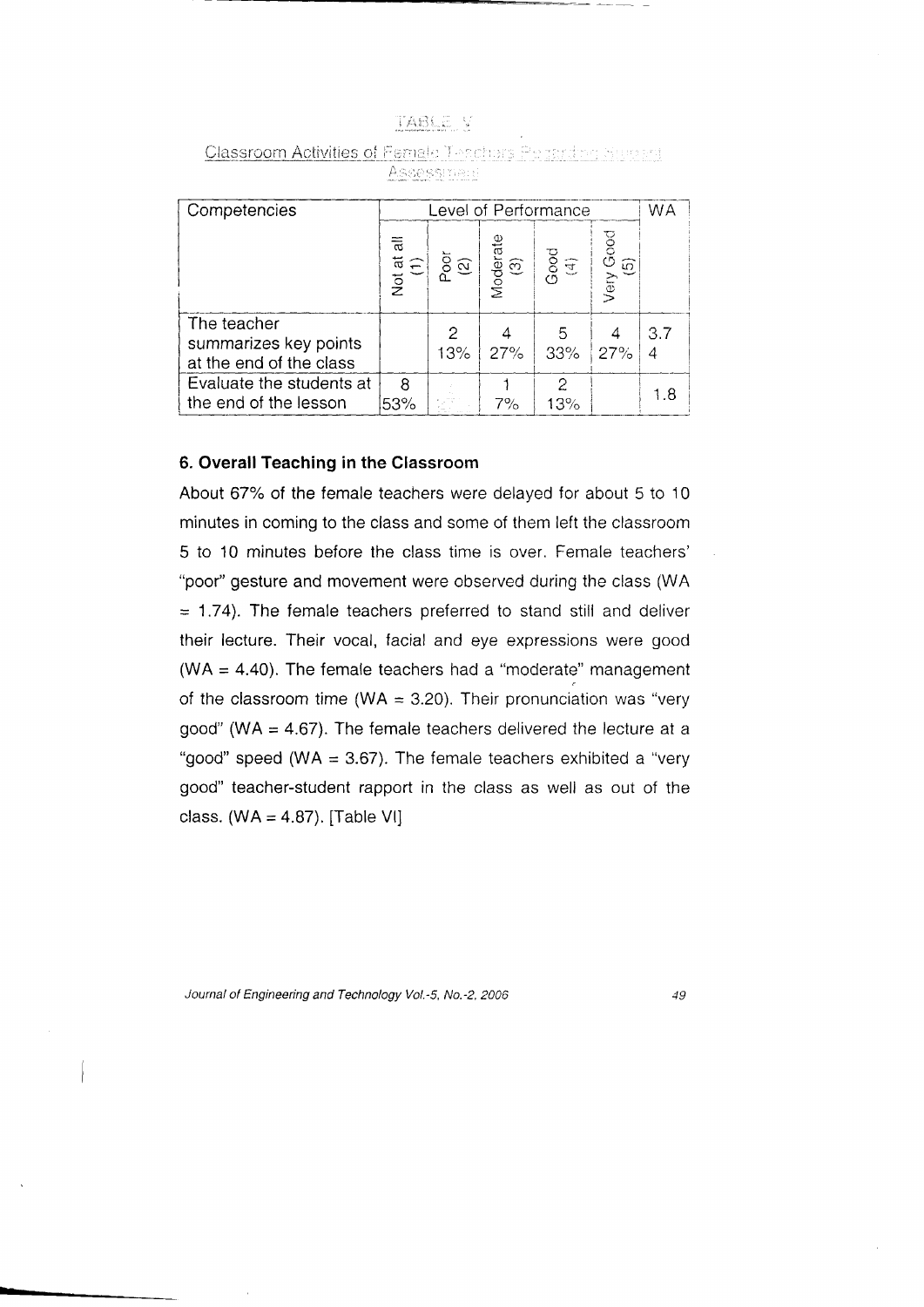| Competencies                                                       |                   | Level of Performance |                       |                       |                       |      |  |
|--------------------------------------------------------------------|-------------------|----------------------|-----------------------|-----------------------|-----------------------|------|--|
|                                                                    | Not at all<br>(1) | Poor                 | Moderate<br>(3)       | Good                  | Very Good<br>(5)      |      |  |
| How punctual are the<br>female teacher in the<br>class?            |                   | 6<br>40%             | 4<br>27%              | 3<br>20%              | $\mathbf{2}$<br>13%   | 3.07 |  |
| Gesture, movement of<br>the female teacher.                        | 9<br>60%          | 3<br>20%             | 1<br>7%               | $\mathbf{2}$<br>13%   |                       | 1.74 |  |
| Use of proper vocal,<br>facial and eye<br>expression in the class. |                   |                      | $\overline{2}$<br>13% | 5<br>33%              | 8<br>53%              | 4.40 |  |
| Effective management<br>of the classroom time.                     |                   | 3<br>20%             | 8<br>53%              | $\overline{2}$<br>13% | $\overline{c}$<br>13% | 3.20 |  |
| The pronunciation is<br>clear and appropriate                      |                   |                      |                       | 5<br>33%              | 10<br>67%             | 4.67 |  |
| Speed of Lecture                                                   |                   |                      | 8<br>53%              | 4<br>27%              | 3<br>20%              | 3.67 |  |
| Teacher-student rapport                                            |                   |                      |                       | $\overline{2}$<br>13% | 13<br>87%             | 4.87 |  |

**TABLE VI** Overall Classroom Performance of the Female Teachers

#### B. Informal Interview with the students

From the informal interview with the students the following aspects were found regarding the classroom culture of the female teachers:

- The female teachers do not use sufficient illustrations and  $1<sub>1</sub>$ examples from real situation.
- The female teachers do not use any teaching aids other  $2<sup>1</sup>$ than chalkboard.
- The female teachers ask a few questions in the class.  $3.$
- The female teachers behave well with the students.  $\overline{4}$ .
- The female teachers' pronunciation is good. 5.
- They use proper voice (loud and clear) in the class. 6.
- At the end of the class the female teachers give  $7.$ homework or assignment to the students.
- The students are more likely to study only during the 8. exam days rather than through out the semester.

Journal of Engineering and Technology Vol.-5, No.-2, 2006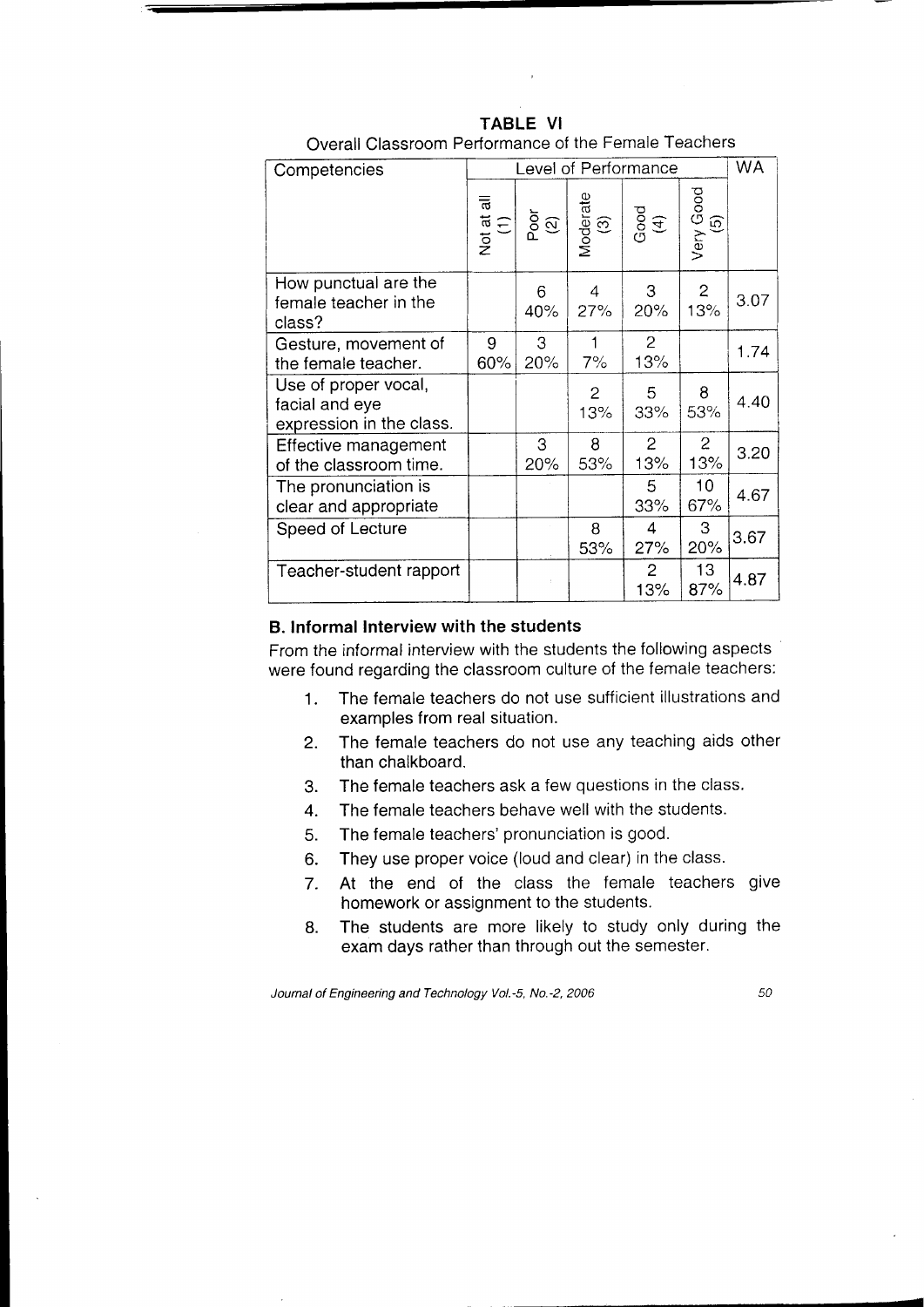### C. Informal Interview with female teachers

Informal interviews were arranged with the female teachers. The findings were:

- 1. Other than chalkboards, teaching aids are not adequate in the institute.
- 2. There is no assistant to help the female teachers to carry and install the OHP in the classroom.
- 3. The average teaching load of the female teachers is 23 hours per week.
- 4. The teachers are not satisfied with their teaching load.
- 5. Their preferred teaching load is 16 hours per week.
- 6. For better teaching the female teachers' requirements are as follows:
	- a. Teachers' training,
	- b. Library facilities,
	- c. New teaching aids,
	- d. lnternet access.
- 7. All the teachers use lecture method and a few of them use question-answer method along with lecture.
- 8. All the teachers use local textbooks and note books for the class.
- 9. Most of the students'quality is not upto the mark.
- 10. The students'main concern is to pass in the examination; few of them are motivated to learn.
- 11. The teachers are not getting promotion for a long time.

### **Discussion**

From the class observation it was found that the overall performance of the female teachers in the orientation and motivation step was not good enough but according to Rao, (1993) "in lecture method students are provided with readymade knowledge by the teacher and due to this spoon feeding the students loses interest..." therefore, it is very important to motivate the students towards the class that is getting students attention. This deficiency of performance of female teachers may be due to the fact that they do not have enough access to the modern books and Internet, which also was revealed from interview of the female teachers. Due to the same reason their performance in organizing and presenting the subject matter in the class was good but not the

Journal of Engineering and Technology Vol.-5, No.-2, 2006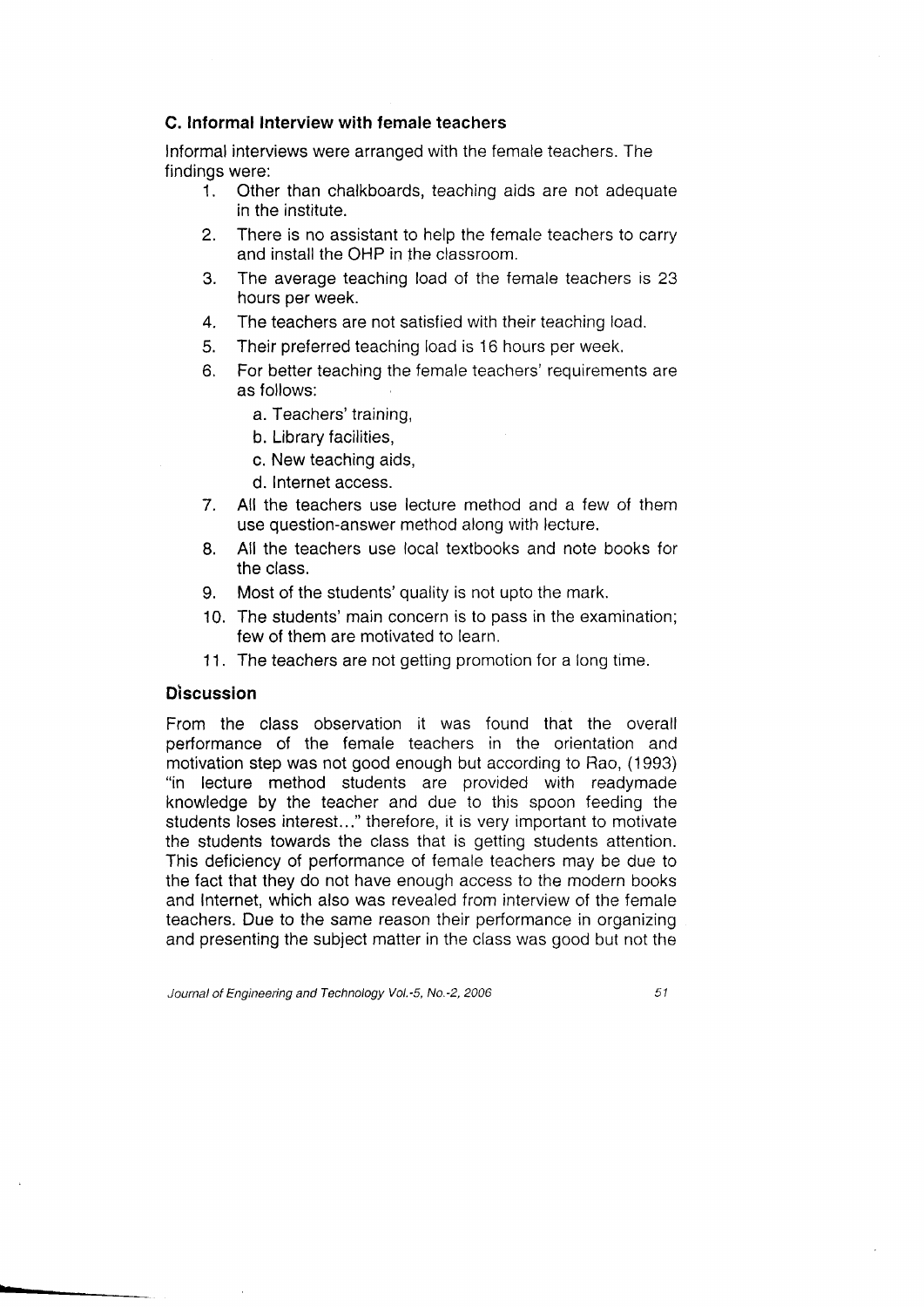best, which should be improved to enhance the quality of education in the polytechnic.

It was also found that the female as well as the male teachers ware late to come to the class. This was may be due to the fact that there is no gap between two consecutive classes. After one class the students go out of their class for some refreshment or other purposes, so if the teachers come on time they do not find enough students to start with.

Also we saw that except chalkboard the female teachers did not use any teaching aids for their class. This was may be due to the fact that, each polytechnic institute has a very limited number of OHP and other modern teaching aids. Therefore, permanent installation of the OHP is not possible in the classroom. So the teachers have to carry and install the OHP themselves, which is very difficult for a female teacher. Also they do not get cooperation from the authority to install the OHP in the classroom. According to Mohan, (2002) "proper use of audio-visual aids requires a considerable investment of time and thought", she also mentioned that, "the teacher should be skilled in the use of the aid". Due to over load the female teachers do not have enough time to prepare their teaching aids.

Classroom practices in any format regard the classroom teachers as the donor of knowledge and students as the recipient of that knowledge. According to Begum (2003), "classroom is considered as the obvious site for the event learning to occur, as if, learning would happen solely through the classroom activities". From the classroom observation and the informal interview with the teachers and students it was found that the classroom environment of the female teachers was not much interactive. lt was may be due to the fact that most of the students' quality was not upto the mark. lt was found that the students did not participate in the classroom activities and they were mostly passive in the teaching-learning process. Besides, the female teachers were also asking few questions in the class. Therefore, the classroom environment of the female teachers in most cases was not participatory.

#### Conclusion and Recommendations

The quality of the classroom culture will ensure the quality of the polytechnic output. The female teachers have a great role to play as a model for the girls to come to this field and continue their

Journal of Engineering and Technology Vol.-5, No.-2, 2006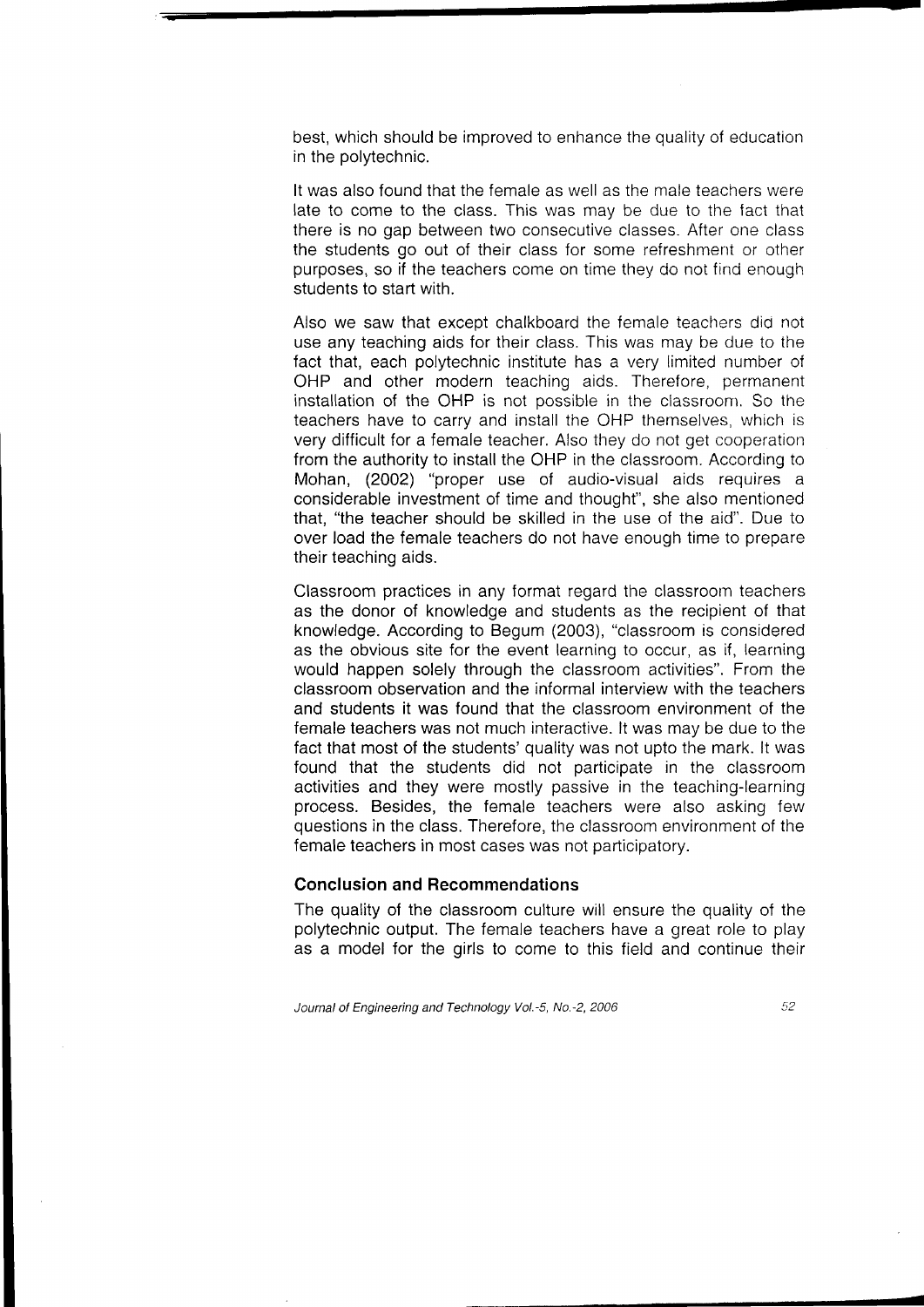equeation and career in TVET, and to coompute in the sustainable. development of the country, if the female teachers can create a plassroom culture, which is supportive to teaching learning process, the students will be greatly motivated to learn. This will have a great impact on the improvement of the quality of the polytechnic products and they will be able to survive in the competitive iob market. Therefore, the classroom milieu should receive top preference and needs to be enhanced to ensure quality output from the polytechnic institutes.

To ensure a quality classroom culture and quality education the following recommendations were made:

- $\mathbf{1}$ . In many competencies (e.g., orientation & motivation, presentation of the topic, use of different teaching aids, students participation of classroom teaching-learning, evaluating the students at the end of the class, gesture and movement in the class) the female teachers' performances were moderate and poor, which resulted in poor classroom culture. To improve their performance in those competencies they should be well trained in the following field: teaching methods, preparation and use of teaching aids, preparation and use of lesson plan, questioning during the class, student assessment / evaluation.
- $2.$ The female teachers of the polytechnic should be acquainted with the current technological development by reading more modern books and accessing the Internet, so that they can come to the class with very acod preparation and use recentiv developed illustrations. and examples.
- Each department should have more than one OHP and 3. there should be an assistant to carry and install the OHP in the classroom and bring back at the end of the class.
- The ways in which teaching-learning takes place in the  $4.$ classroom of a female teachers were mostly passive, the interaction between the students and the female teacher in the classroom should be improved. For this purpose, to get good quality students there should be provision for admission test along with the current system (selection according to high GPA). Besides, the temale teachers should be trained to conduct participatory teaching-Fearning in the classroom.

Journal of Engineering and Technology Vol. - 5, No. - 2, 2006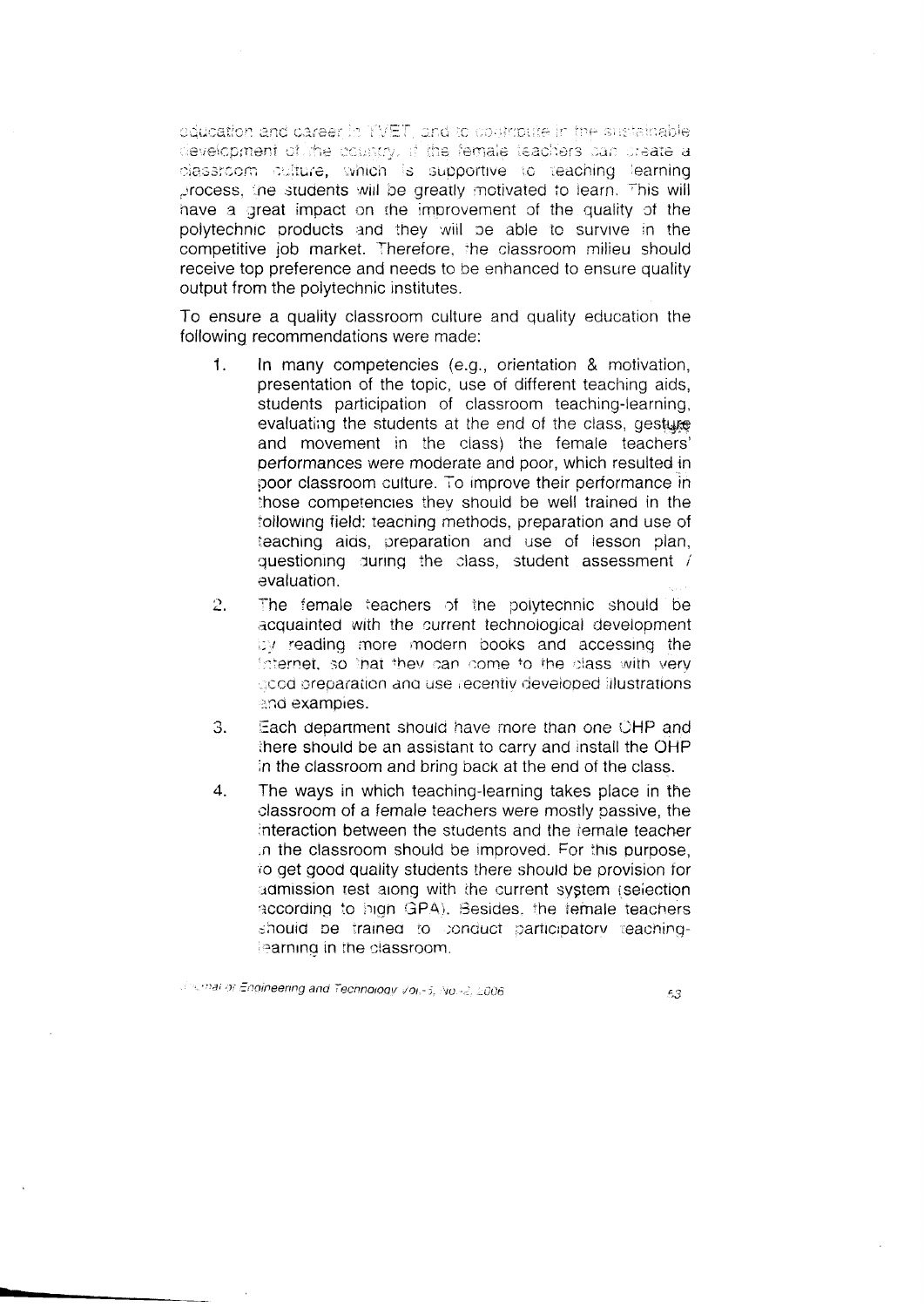- There should be at least 5 minutes gap between two classes so that the female teachers and students have some time to go from one class to another and refresh their mind and body. Which will allow the female teachers to start the next class on tirne with most of the students in the class. 5.
- The female teachers should use lesson plan for effective management of their classroom time. 6.
- To motivate the female teachers the promotion system of the polytechnic institute should be improved. Also they should be given more time to prepare for the classes by reducing their teaching load (average) from 23 hours to 16 hours per week. 7.

#### References

- [01] Begum, H. A. (2003), Classroom lnteraction Process and the Quality of Education: The case of Elementary Education in Bangladesh, International Perspective Studies on Researches in Indicators of Quality Education At Elementary Stage, National Council of Educational Research and Training, India.
- [02] Mian, S. M (2001), Study of the condition of the female Primary School Teacher: The Case of Bangladesh, A UNESCO Sponsor Study.
- [03] Ministry of Education, Education Statistics, Government of the People's Republic of Bangladesh.

(http://www.moedu.gov.bd/edu\_statistics.php).

- 104] Mohan, R. (2002), Innovative Science Teaching, second edition, Prentice Hall of lndia (Pvt. Ltd.), New Delhi.
- [05] Rao, A. (1993), Teaching of Physics, Anmol Publications, New Delhi - India.
- [06] UN Statistics Division, Department of Economic and Social Affairs. 'World Population Prospects: The 2QO4 Revision". (http://www.xist.org/global/pop\_gender.php)
- [07] Wilson, S. M., Floden, R. E., & Ferrini-Mundy, J. (2001), Teacher preparation research: Current Knowledge, Gaps, and Recommendations. Seattle: Centre for the Studv of Teaching and Policy, University of Washington.

Journal of Engineering and Technology Vol.-5, No.-2, 2006